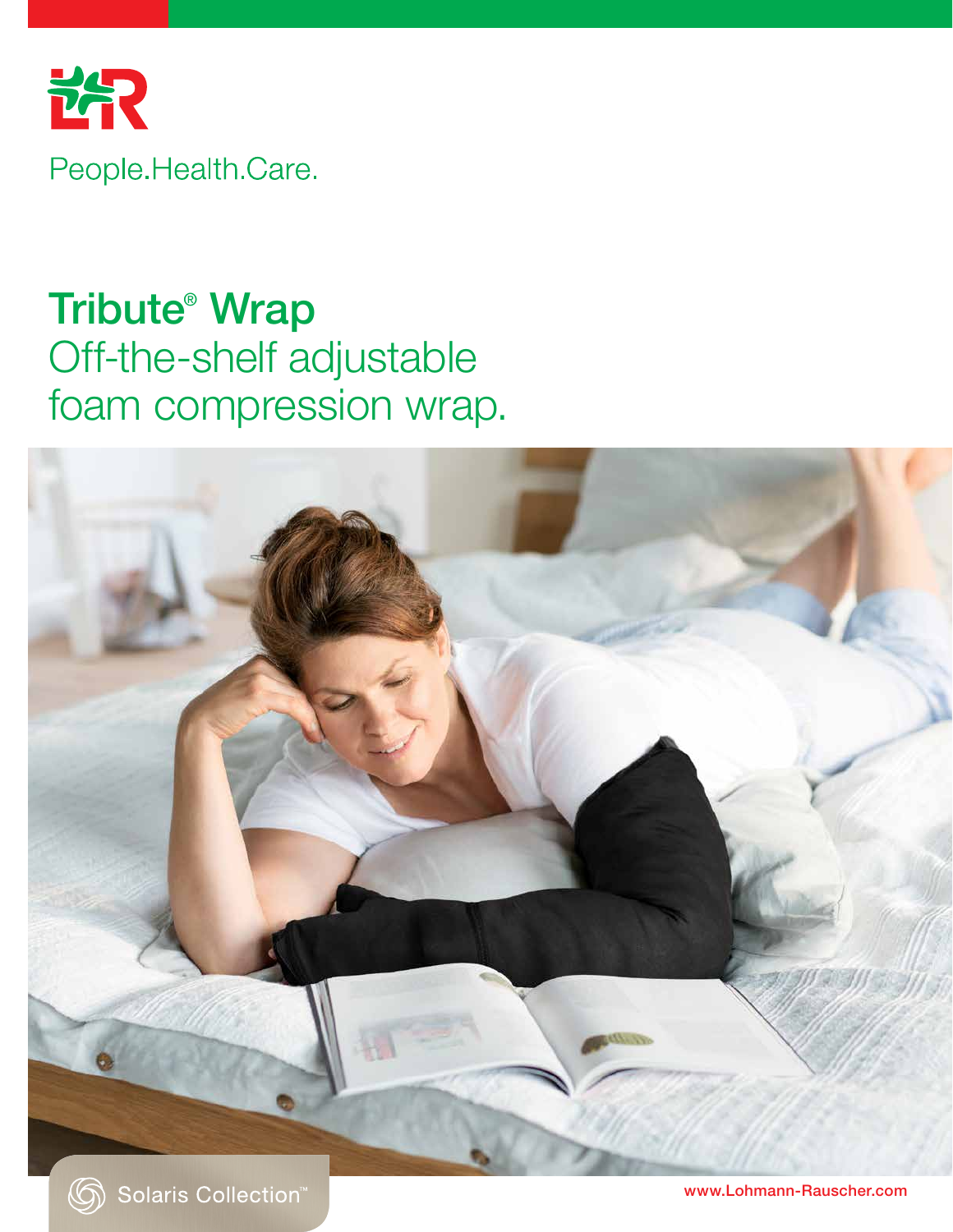## Tribute® Wrap Promoting skin health with proven foam technology.

Tribute® Wrap is an adjustable compression garment with foam technology that nestles into the tissue to promote skin health.<sup>1</sup> It supports easy self-management of lymphedema and edema during low activity by comfortably adjusting to your patient's unique shape and lifestyle.

Tribute Wrap helps maintain gains made during therapy, while allowing the flexibility to support further reduction. Simply slide it on, adjust the straps, and cover with Sleep Sleeve for comfortable evening compression.

Explore the other great benefits of Tribute Wrap  $\rightarrow$ 

Off-the-Shelf

Evening & Nighttime



### Indications

- Various stages of lymphedema
- Edema



Easy-to-use finger grip on every strap. Simple adjustability for the right fit and contour.

 $\bigwedge \bigwedge$ 

## POWERED BY **COODLCOFE**

Innovative interior fabric that rapidly wicks away sweat and moisture to regulate body temperature with chemicalfree Cooling Power.

## Proven foam technology

First-use chipped foam intended to create pressure differentials and promote a micromassagetype effect to break up and soften hardened skin or fibrotic tissue to support skin health<sup>1</sup>.



## Sleep Sleeve

**Complimentary** cover included with all styles to ensure the straps don't get tangled in the sheets.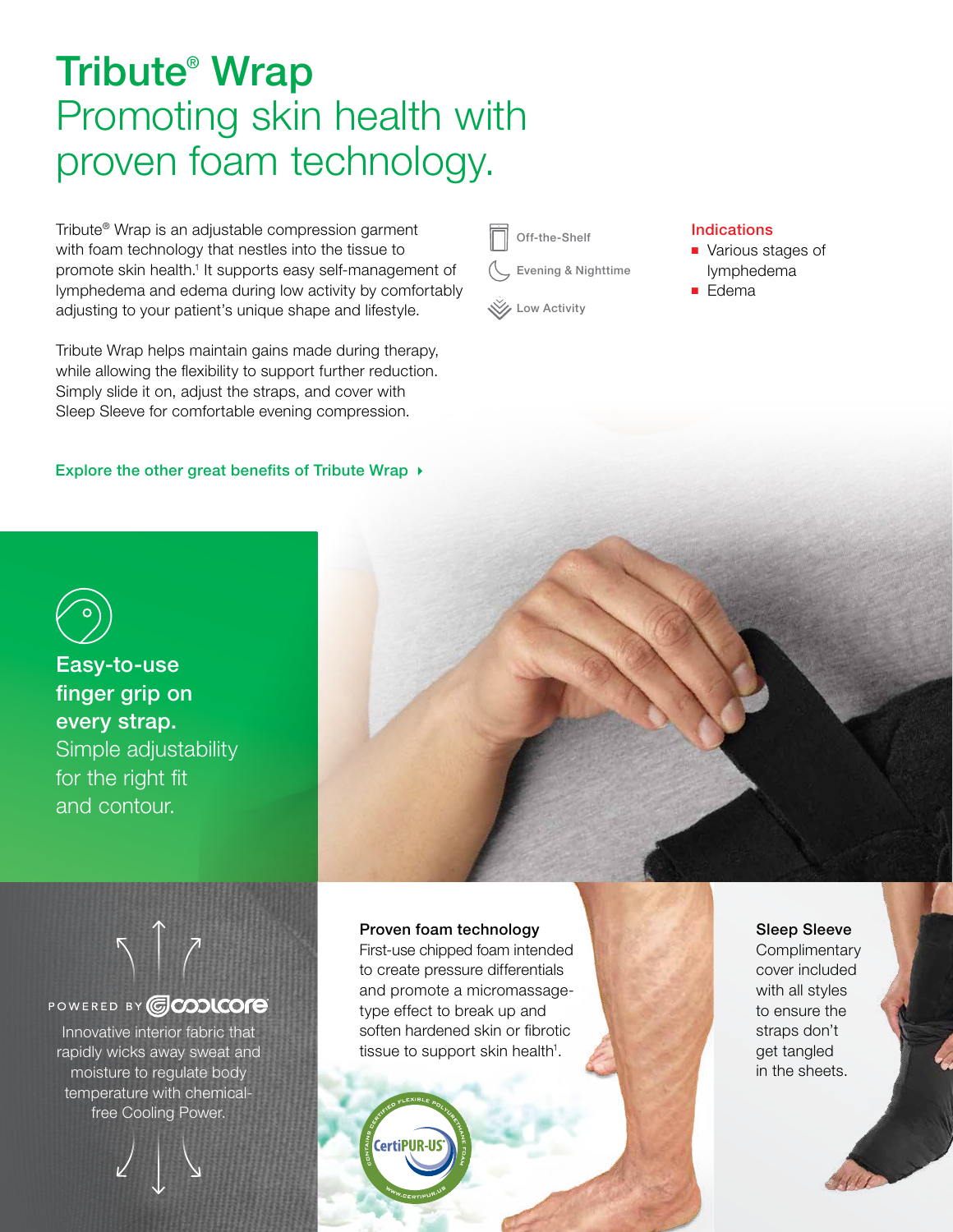

Tribute® Wrap Wrist to Axilla



## Chevron channeling Designed based on MLD principles of directing fluid to collateral pathways



### Adjustable strapping system

Easily conforms for the right, comfortable fit, and has flexibility to support further reduction.



Supports mobility Angled straps at flexion points for a comfortable and functional design



#### 6-month warranty

Tribute Wrap is guaranteed to be free of material and manufacturing defects for the six-month life of the garment.



"In the morning, I took it off and couldn't believe the difference! I wondered if this was a fluke, but I've noticed the same results every morning!

This is outstanding! It is easier to put on my daytime flat knit garments, and my legs have less fatigue throughout the day.

I am convinced Tribute Wrap does make a significant difference!"

John, Lymphedema patient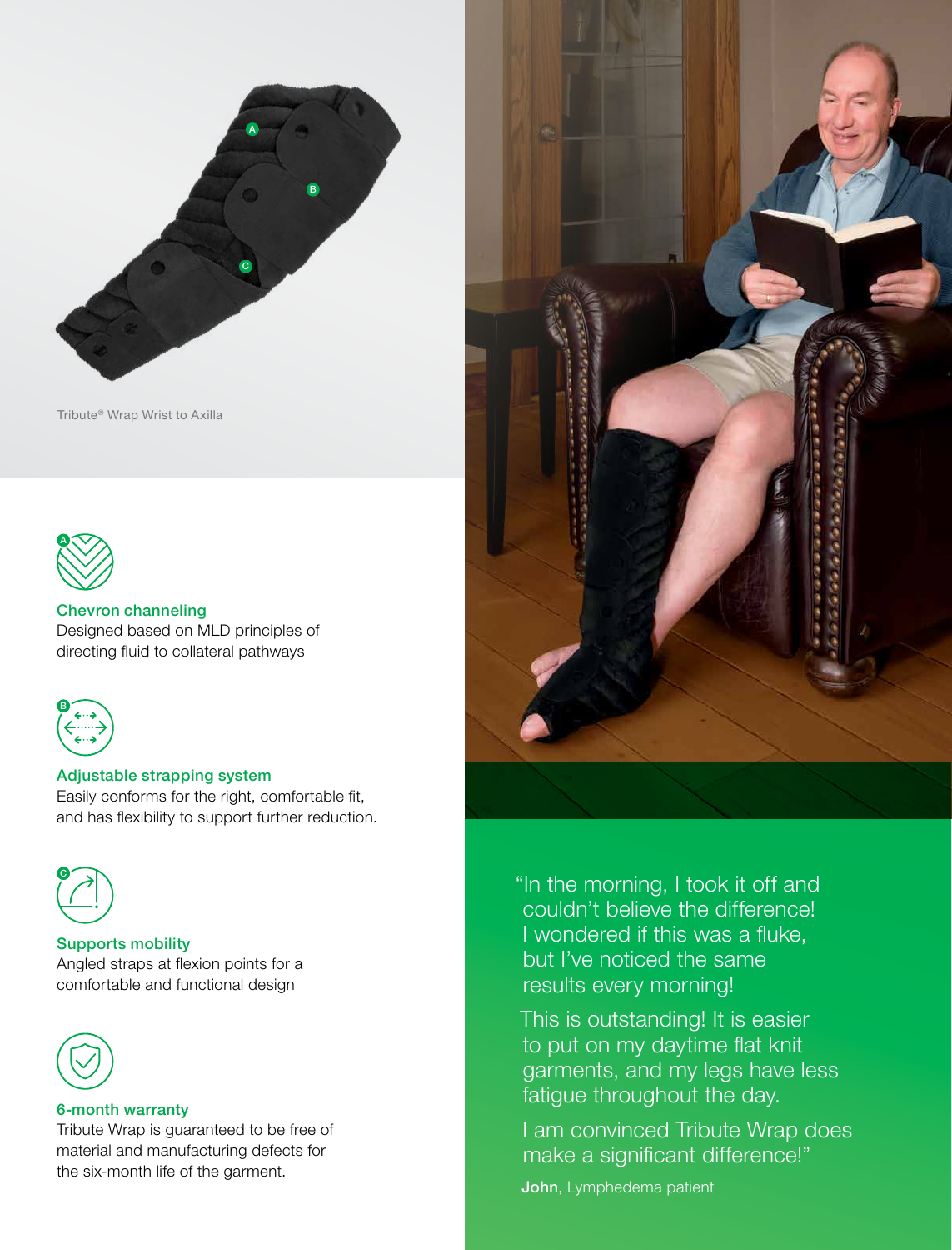# Tribute® Wrap Comfortable and adjustable.





#### Tribute® Wrap Glove

left or right orientation, sold individually, Black Sleep Sleeve included

|             | <b>Circumference</b> |             |  |  |
|-------------|----------------------|-------------|--|--|
| <b>Size</b> | B <sup>c</sup>       | $C_{\rm c}$ |  |  |
| Small       | $16 - 20$            | $16.5 - 21$ |  |  |
| Medium      | $18 - 22$            | $17.5 - 22$ |  |  |
| Large       | $20 - 24.5$          | $18.5 - 23$ |  |  |
| X-Large     | $22 - 26.5$          | $20.5 - 26$ |  |  |

#### Tribute® Wrap Wrist to Axilla

left or right orientation, sold individually, Black Sleep Sleeve included

|             | <b>Circumference</b> | Length    |           |                 |  |  |
|-------------|----------------------|-----------|-----------|-----------------|--|--|
| <b>Size</b> | $C_{\rm c}$          | Fc        | $G^c$     | CG <sup>L</sup> |  |  |
| Regular     |                      |           |           |                 |  |  |
| Small       | $16 - 21$            | $22 - 28$ | $25 - 31$ | $43 - 47$       |  |  |
| Medium      | $17 - 22$            | $26 - 32$ | $30 - 37$ |                 |  |  |
| Large       | $18 - 23$            | $30 - 36$ | $35 - 44$ |                 |  |  |
| X-Large     | $20 - 26$            | $34 - 40$ | $40 - 51$ |                 |  |  |
| Long        |                      |           |           |                 |  |  |
| Small       | $16 - 21$            | $22 - 28$ | $25 - 31$ |                 |  |  |
| Medium      | $17 - 22$            | $26 - 32$ | $30 - 37$ | $48 - 52$       |  |  |
| Large       | $18 - 23$            | $30 - 36$ | $35 - 44$ |                 |  |  |
| X-Large     | $20 - 26$            | $34 - 40$ | $40 - 51$ |                 |  |  |

#### Tribute<sup>®</sup> Wrap MCP to Axilla NEW

left or right orientation, sold individually, Black Sleep Sleeve included

|             |                | Length      |           |                |                 |
|-------------|----------------|-------------|-----------|----------------|-----------------|
| <b>Size</b> | B <sup>c</sup> | $C_{\rm c}$ | Fc        | G <sup>c</sup> | CG <sup>L</sup> |
| Regular     |                |             |           |                |                 |
| Small       | $16 - 20$      | $16 - 21$   | $22 - 28$ | $25 - 31$      |                 |
| Medium      | $18 - 22$      | 17–22       | $26 - 32$ | $30 - 37$      |                 |
| Large       | $20 - 24.5$    | $18 - 23$   | $30 - 36$ | $35 - 44$      | $43 - 47$       |
| X-Large     | $22 - 26.5$    | $20 - 26$   | $34 - 40$ | $40 - 51$      |                 |
| Long        |                |             |           |                |                 |
| Small       | $16 - 20$      | $16 - 21$   | $22 - 28$ | $25 - 31$      |                 |
| Medium      | $18 - 22$      | $17 - 22$   | $26 - 32$ | $30 - 37$      |                 |
| Large       | $20 - 24.5$    | $18 - 23$   | $30 - 36$ | $35 - 44$      | $48 - 52$       |
| X-Large     | $22 - 26.5$    | $20 - 26$   | $34 - 40$ | $40 - 51$      |                 |



A complimentary Black Sleep Sleeve is included with all Tribute Wrap garments. Below Knee styles include non-skid pads.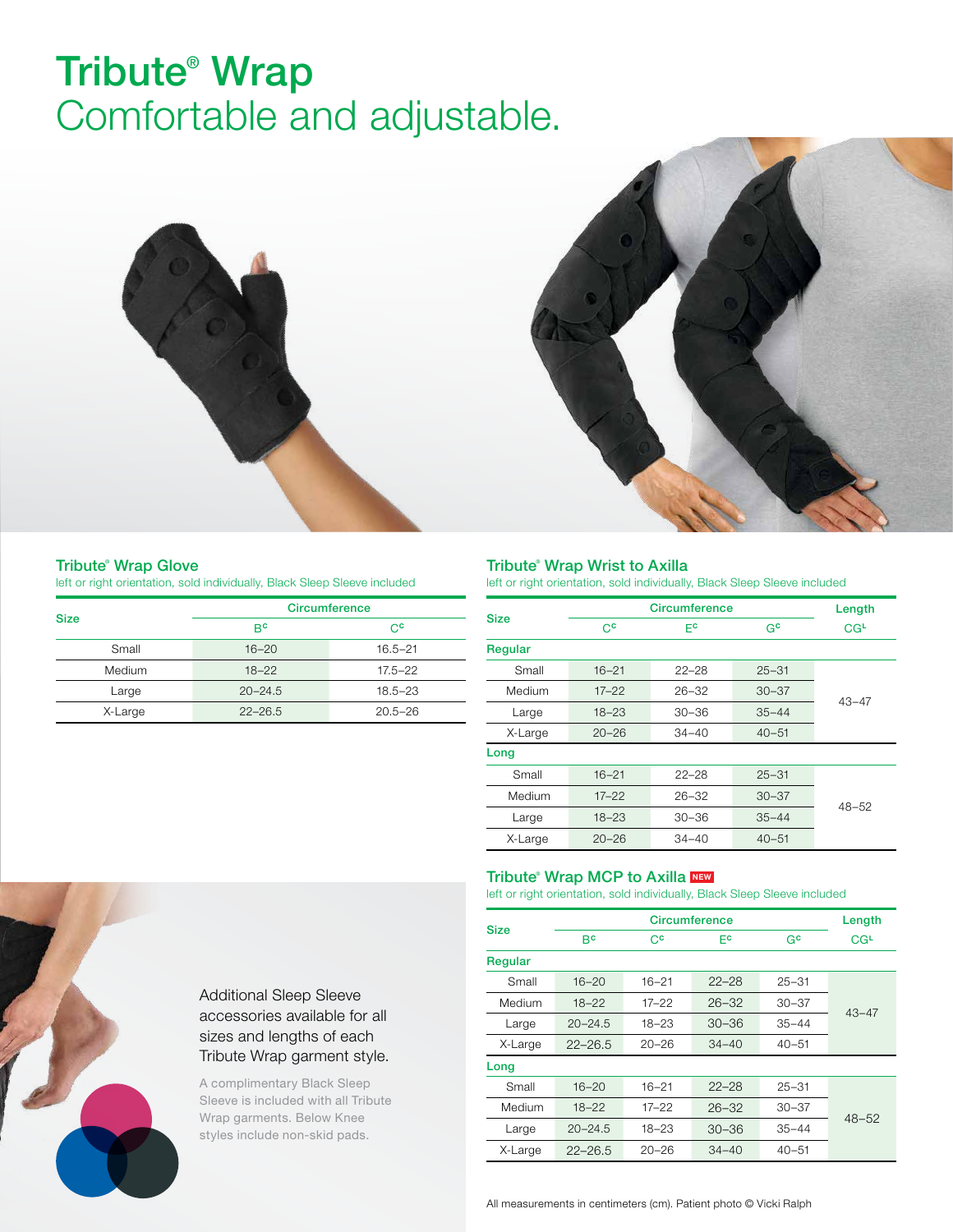

#### Tribute® Wrap Below Knee

left or right orientation, sold individually, Black Sleep Sleeve included

|             | <b>Circumference</b> |             | Length     |                       |  |
|-------------|----------------------|-------------|------------|-----------------------|--|
| <b>Size</b> | B <sup>c</sup>       | $C_{\rm c}$ | <b>AYL</b> | <b>YD<sup>L</sup></b> |  |
| Regular     |                      |             |            |                       |  |
| Small       | $24 - 30$            | $30 - 36$   | $19 - 22$  | $40 - 44$             |  |
| Medium      | $27 - 33$            | $33 - 41.5$ |            |                       |  |
| Large       | $30 - 36$            | $36 - 45$   |            |                       |  |
| X-Large     | $34 - 40$            | $40.5 - 49$ |            |                       |  |
| Long        |                      |             |            |                       |  |
| Small       | $24 - 30$            | $30 - 36$   |            | $45 - 49$             |  |
| Medium      | $27 - 33$            | $33 - 41.5$ |            |                       |  |
| Large       | $30 - 36$            | $36 - 45$   | $23 - 26$  |                       |  |
| X-Large     | $34 - 40$            | $40.5 - 49$ |            |                       |  |

#### Tribute<sup>®</sup> Wrap Knee to Thigh NEW

left or right orientation, sold individually, Black Sleep Sleeve included

|             | <b>Circumference</b> |           |           | Length          |  |
|-------------|----------------------|-----------|-----------|-----------------|--|
| <b>Size</b> | D <sub>c</sub>       | Fc        | $G^c$     | DG <sup>L</sup> |  |
| Regular     |                      |           |           |                 |  |
| Small       | $31 - 36$            | $42 - 48$ | $53 - 60$ | $35 - 40$       |  |
| Medium      | $35 - 40$            | $47 - 53$ | $59 - 66$ |                 |  |
| Large       | $39 - 44$            | $52 - 58$ | 65-72     |                 |  |
| X-Large     | $43 - 48$            | 57-63     | $71 - 78$ |                 |  |
| Long        |                      |           |           |                 |  |
| Small       | $31 - 36$            | $42 - 48$ | $53 - 60$ | $40 - 45$       |  |
| Medium      | $35 - 40$            | $47 - 53$ | 59-66     |                 |  |
| Large       | $39 - 44$            | $52 - 58$ | $65 - 72$ |                 |  |
| X-Large     | $43 - 48$            | 57-63     | $71 - 78$ |                 |  |

## How to Order

## **1** Select a style

Variety of garments available for both upper and lower extremity.

## 2 Measure

Only 2–5 measurements needed per style.

## **3** Order

Available through your preferred garment supplier:

- Local DME
- National provider
- Online distributor

www.lohmann-rauscher.us/where-to-buy

Dealers can purchase direct from L&R USA via phone, fax, or online store.